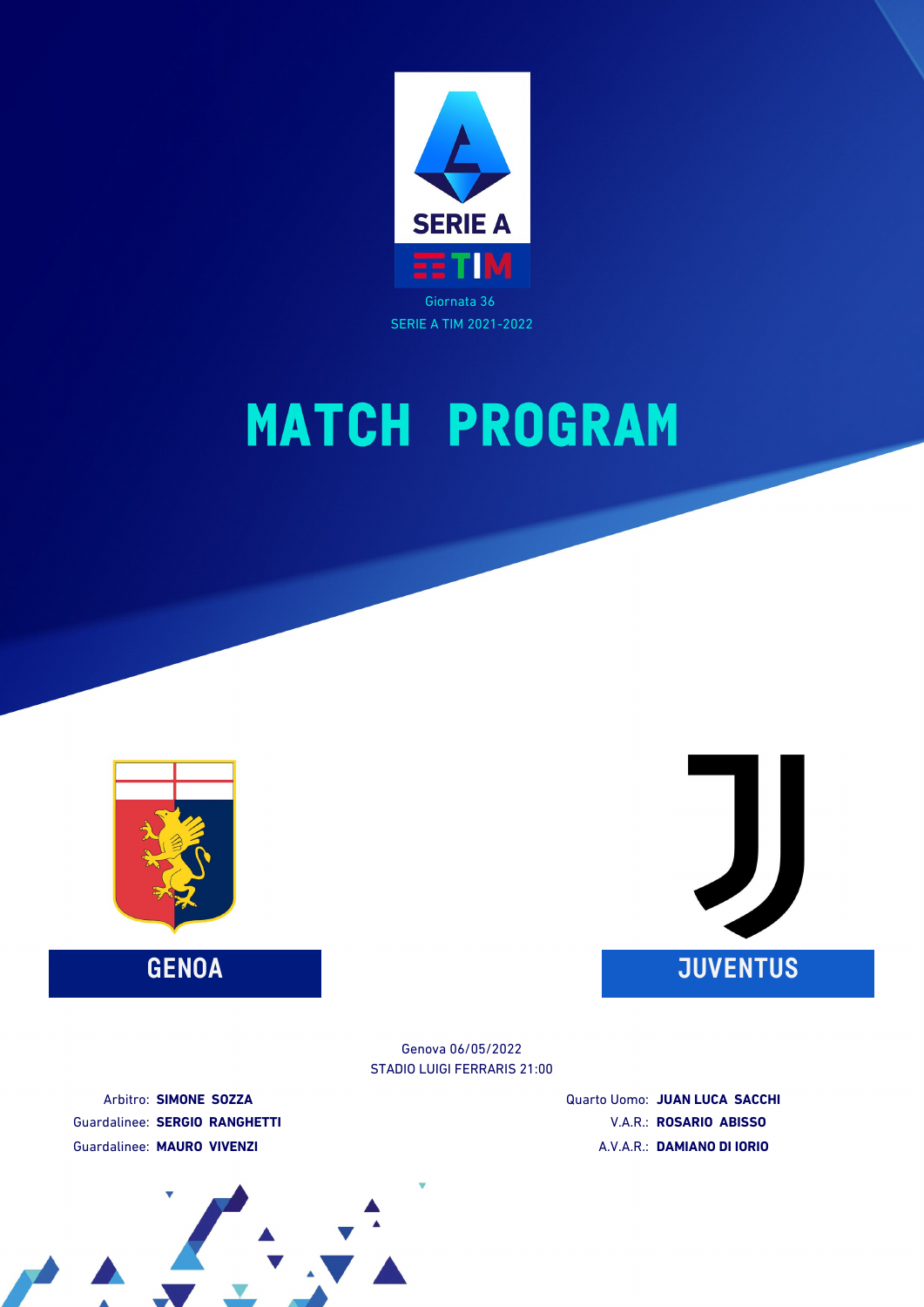

Genova 06/05/2022 STADIO LUIGI FERRARIS - 21:00



### **RISULTATI STAGIONALI**

| <b>TOTALI</b>         | <b>PTG</b> | G  | v              | N  | Þ                     | GF | GS | DIFF.RETI         |
|-----------------------|------------|----|----------------|----|-----------------------|----|----|-------------------|
| <b>GENOA</b>          | 25         | 35 | 3              | 16 | 16                    | 25 | 55 | $-30$             |
| <b>JUVENTUS</b>       | 69         | 35 | 20             | 9  | $\boldsymbol{6}$      | 54 | 31 | $+23$             |
| <b>CASA/TRASFERTA</b> | <b>PTG</b> | G  | v              | N  | D                     | GF | GS | <b>MEDIA GOAL</b> |
| <b>GENOA</b>          | 14         | 17 | $\overline{2}$ | 8  | 7                     | 12 | 23 | 0.7               |
| <b>JUVENTUS</b>       | 35         | 17 | 10             | 5  | $\mathbf{2}^{\prime}$ | 31 | 19 | 1.8               |

### **ULTIMI PRECEDENTI**

| 2021-22 16^ G | <b>JUVENTUS</b>                                                           | <b>GENOA</b>                                                             |         |
|---------------|---------------------------------------------------------------------------|--------------------------------------------------------------------------|---------|
| 05/12/2021    | 9'(1°T) J. CUADRADO, 37'(2°T) P. DYBALA                                   |                                                                          | $2 - 0$ |
| 2020-21 30^ G | <b>JUVENTUS</b>                                                           | <b>GENOA</b>                                                             |         |
| 11/04/2021    | 4'(1°T) D. KULUSEVSKI, 22'(1°T) A. MORATA, 25'(2°T) W.<br><b>MCKENNIE</b> | 4'(2°T) G. SCAMACCA                                                      | $3 - 1$ |
| 2020-21 11^ G | <b>GENOA</b>                                                              | <b>JUVENTUS</b>                                                          |         |
| 13/12/2020    | 16'(2°T) S. STURARO                                                       | 12'(2°T) P. DYBALA, 33'(2°T) C. RONALDO, 44'(2°T) C.<br><b>RONALDO</b>   | $1 - 3$ |
| 2019-20 29^ G | <b>GENOA</b>                                                              | <b>JUVENTUS</b>                                                          |         |
| 30/06/2020    | 31'(2°T) A. PINAMONTI                                                     | 5'(2°T) P. DYBALA, 11'(2°T) C. RONALDO, 28'(2°T) DOUGLAS<br><b>COSTA</b> | $1 - 3$ |
| 2019-20 10^ G | <b>JUVENTUS</b>                                                           | <b>GENOA</b>                                                             |         |
| 30/10/2019    | 36'(1°T) L. BONUCCI, 51'(2°T) C. RONALDO                                  | <b>41'(1°T) C. KOUAME</b>                                                | $2 - 1$ |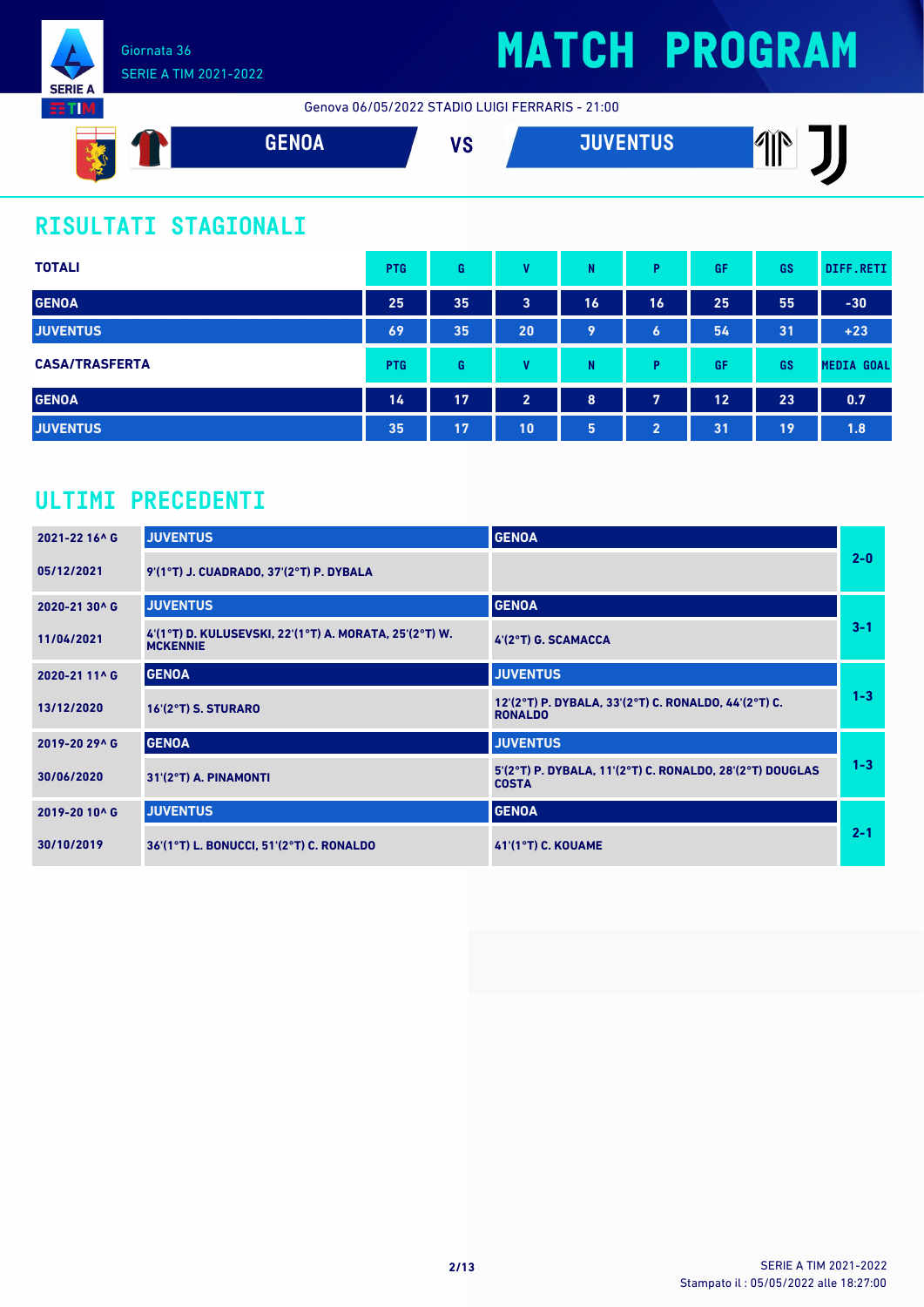

### SERIE A TIM 2021-2022

# **MATCH PROGRAM**

Genova 06/05/2022 STADIO LUIGI FERRARIS - 21:00



#### **ROSA DELLE SQUADRE**

| <b>GENOA</b>                      | PRES. A        | GOL A            | GOL 2021-22  | PRES. 2021-22   | MIN. 2021-22 |
|-----------------------------------|----------------|------------------|--------------|-----------------|--------------|
| <b>PORTIERI</b>                   |                |                  |              |                 |              |
| 1 ADRIAN SEMPER                   | $\overline{6}$ | 8                | 0            | 0               | $\mathbf{0}$ |
| 22 FEDERICO MARCHETTI             | 237            | 298              | $\mathbf{0}$ | 0               | $\mathbf{0}$ |
| 25 ROK VODISEK                    | $\mathbf{0}$   | 0                | 0            | 0               | $\mathbf 0$  |
| <b>57 SALVATORE SIRIGU</b>        | 245            | 362              | 55           | 35              | 3372         |
| <b>DIFENSORI</b>                  |                |                  |              |                 |              |
| 3 ZINHO VANHEUSDEN                | 14             | $\mathbf{0}$     | $\mathbf{0}$ | 14              | 1063         |
| 4 DOMENICO CRISCITO               | 225            | 21               | 5            | 17              | 1478         |
| 5 ANDREA MASIELLO                 | 287            | 12               | 0            | $7\overline{ }$ | 553          |
| <b>13 MATTIA BANI</b>             | 114            | $\overline{4}$   | $\mathbf{0}$ | 15              | 1093         |
| JOHAN VASQUEZ<br>15               | 27             | $\mathbf{1}$     | $\mathbf{1}$ | 27              | 2330         |
| <b>16 RICCARDO CALAFIORI</b>      | 13             | $\mathbf{0}$     | $\mathbf{0}$ | 9               | 283          |
| <b>17 LENNART CZYBORRA</b>        | 18             | $\mathbf{1}$     | $\mathbf{0}$ | $\mathbf{0}$    | $\mathbf{0}$ |
| <b>36 SILVAN HEFTI</b>            | 13             | $\mathbf{0}$     | $\mathbf{0}$ | 13              | 1118         |
| <b>52 NIKOLA MAKSIMOVIC</b>       | 146            | $\overline{2}$   | $\mathbf{0}$ | 14              | 1195         |
| 55 LEO OSTIGARD                   | 12             | $\mathbf{0}$     | $\mathbf{0}$ | 12              | 958          |
| <b>CENTROCAMPISTI</b>             |                |                  |              |                 |              |
| <b>8</b> NADIEM AMIRI             | 10             | $\mathbf{0}$     | 0            | 10              | 481          |
| 10 FILIPPO MELEGONI               | 37             | $\overline{1}$   | $\mathbf{1}$ | 22              | 927          |
| <b>11 ALBERT GUDMUNDSSON</b>      | 9              | $\mathbf{0}$     | $\mathbf{0}$ | 9               | 448          |
| 18 PAOLO GHIGLIONE                | 70             | $\mathbf{1}$     | $\mathbf{0}$ | 13              | 655          |
| 27 STEFANO STURARO                | 155            | $\boldsymbol{6}$ | 0            | 25              | 1859         |
| <b>32 MORTEN FRENDRUP</b>         | $\overline{7}$ | $\mathbf{0}$     | $\pmb{0}$    | $\overline{7}$  | 571          |
| <b>HERNANI</b><br>33 <sup>2</sup> | 81             | $7\overline{ }$  | $\mathbf{0}$ | 16              | 625          |
| <b>MILAN BADELJ</b><br>47         | 215            | 10               | $\mathbf{1}$ | 32              | 2915         |
| <b>50 ANDREA CAMBIASO</b>         | 25             | $\mathbf{1}$     | $\mathbf{1}$ | 25              | 1866         |
| 65 NICOLO' ROVELLA                | 42             | $\mathbf{0}$     | $\mathbf{0}$ | 20              | 1560         |
| 90 MANOLO PORTANOVA               | 27             | $\mathbf{1}$     | $\mathbf{1}$ | 21              | 1235         |
| 99 PABLO GALDAMES                 | 16             | $\bf{0}$         | $\mathbf{0}$ | 16              | 916          |
| <b>ATTACCANTI</b>                 |                |                  |              |                 |              |
| <b>9 ROBERTO PICCOLI</b>          | 40             | $\overline{6}$   | $\mathbf{1}$ | 17              | 468          |
| <b>CALEB EKUBAN</b><br>20         | 27             | $\mathbf{1}$     | $\mathbf{1}$ | 27              | 1722         |
| 23 MATTIA DESTRO                  | 285            | 90               | 9            | 25              | 1765         |
| 44 ALEKSANDER BUKSA               | $\overline{4}$ | $\pmb{0}$        | $\mathbf{0}$ | $\overline{4}$  | 75           |
| 45 KELVIN YEBOAH                  | 14             | $\bf{0}$         | $\bf{0}$     | 14              | 680          |
| 91 YAYAH KALLON                   | 16             | $\bf{0}$         | $\bf{0}$     | 15              | 708          |
| <b>STAFF TECNICO</b>              |                |                  |              |                 |              |

**Allenatore ALEXANDER BLESSIN**

Diffidato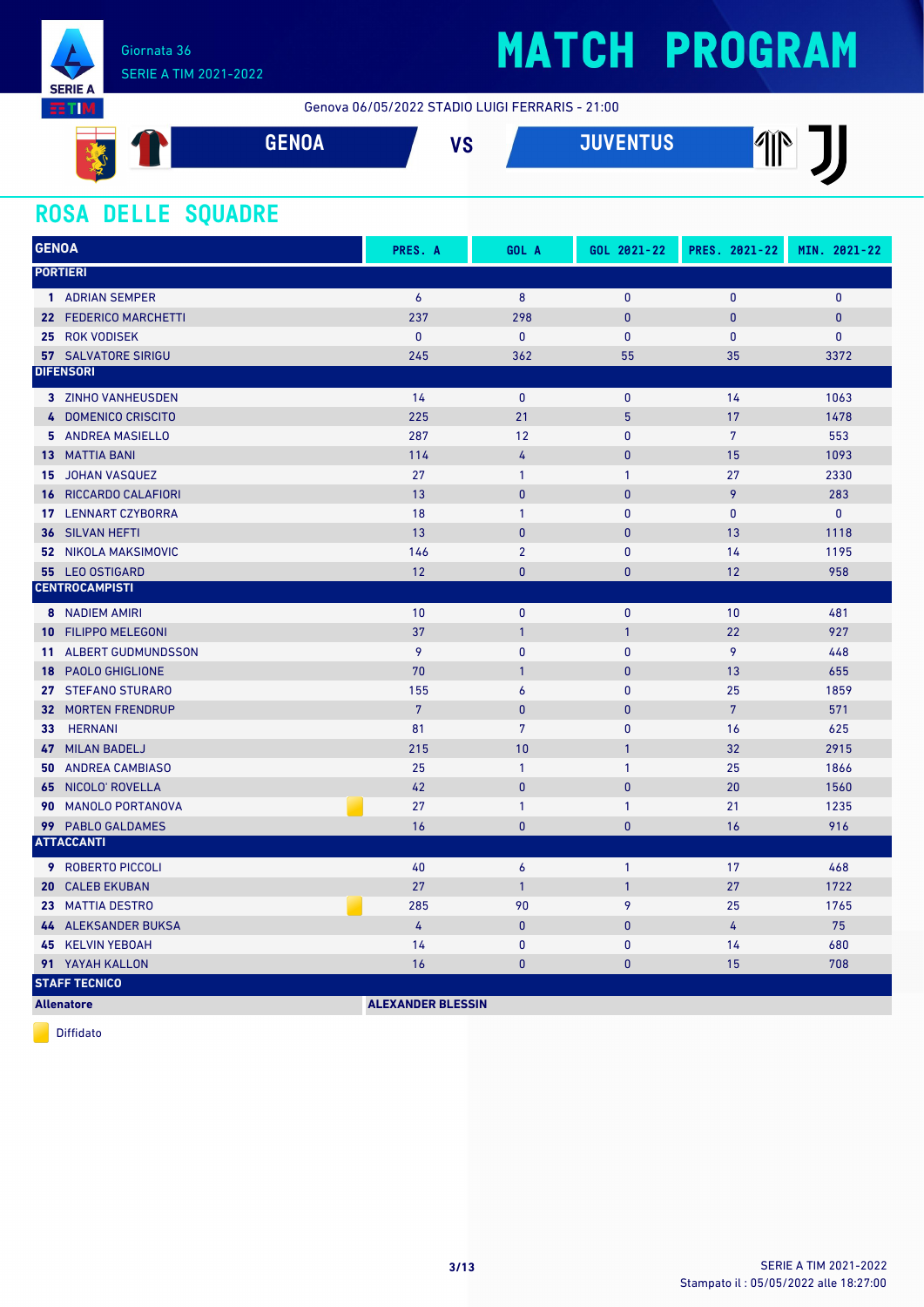

# **MATCH PROGRAM**

Genova 06/05/2022 STADIO LUIGI FERRARIS - 21:00

|                 | <b>GENOA</b>                 | <b>VS</b>                   |                | <b>JUVENTUS</b> | $\mathbb{P}$   |              |
|-----------------|------------------------------|-----------------------------|----------------|-----------------|----------------|--------------|
|                 | <b>JUVENTUS</b>              | PRES. A                     | GOL A          | GOL 2021-22     | PRES. 2021-22  | MIN. 2021-22 |
|                 | <b>PORTIERI</b>              |                             |                |                 |                |              |
|                 | 1 WOJCIECH SZCZESNY          | 208                         | 193            | 27              | 32             | 3085         |
|                 | 23 CARLO PINSOGLIO           | 4                           | 4              | $\mathbf 0$     | $\pmb{0}$      | $\pmb{0}$    |
|                 | 35 FRANCO ISRAEL             | $\mathbf{0}$                | $\bf{0}$       | $\mathbf 0$     | $\mathbf{0}$   | 0            |
|                 | <b>36 MATTIA PERIN</b>       | 242                         | 341            | 4               | 3              | 291          |
|                 | 42 ZSOMBOR SENKO             | $\mathbf{0}$                | $\mathbf{0}$   | $\mathbf{0}$    | $\mathbf{0}$   | 0            |
|                 | 53 MARCO RAINA               | $\bf{0}$                    | $\bf{0}$       | $\bf{0}$        | $\bf{0}$       | 0            |
|                 | <b>DIFENSORI</b>             |                             |                |                 |                |              |
|                 | 2 MATTIA DE SCIGLIO          | 173                         | $\overline{2}$ | $\mathbf{1}$    | 19             | 1162         |
|                 | 3 GIORGIO CHIELLINI          | 428                         | 27             | $\mathbf{0}$    | 19             | 1390         |
|                 | 4 MATTHIJS DE LIGT           | 85                          | $\bf 8$        | 3               | 29             | 2684         |
| 6               | <b>DANILO</b>                | 78                          | 4              | $\mathbf{1}$    | 22             | 2031         |
| 11 <sup>1</sup> | <b>JUAN CUADRADO</b>         | 329                         | 42             | 4               | 31             | 2497         |
| 12 <sup>2</sup> | <b>ALEX SANDRO</b>           | 186                         | 13             | $\mathbf{0}$    | 25             | 1691         |
| 17              | <b>LUCA PELLEGRINI</b>       | 68                          | $\mathbf{0}$   | $\mathbf{0}$    | 17             | 1138         |
| 19 <sup>°</sup> | <b>LEONARDO BONUCCI</b>      | 412                         | 29             | 5               | 21             | 1865         |
| 24              | <b>DANIELE RUGANI</b>        | 143                         | 10             | $\mathbf{0}$    | 10             | 798          |
| 45              | <b>KONI DE WINTER</b>        | $\pmb{0}$                   | $\mathbf{0}$   | $\mathbf{0}$    | $\bf{0}$       | $\bf{0}$     |
| 54.             | <b>DIEGO STRAMACCIONI</b>    | $\pmb{0}$                   | $\bf{0}$       | 0               | 0              | 0            |
|                 | <b>CENTROCAMPISTI</b>        |                             |                |                 |                |              |
| 5.              | <b>ARTHUR</b>                | 41                          | $\mathbf{1}$   | $\mathbf 0$     | 19             | 967          |
| 14 <sup>1</sup> | <b>WESTON MCKENNIE</b>       | 54                          | 8              | 3               | 20             | 1449         |
| 20              | <b>FEDERICO BERNARDESCHI</b> | 203                         | 22             | $\mathbf{1}$    | 25             | 1397         |
|                 | 22 FEDERICO CHIESA           | 181                         | 36             | $\overline{2}$  | 14             | 916          |
|                 | 25 ADRIEN RABIOT             | 92                          | 5              | $\mathbf 0$     | 30             | 2226         |
| 27              | <b>MANUEL LOCATELLI</b>      | 173                         | 11             | 3               | 29             | 2150         |
| 28              | <b>DENIS ZAKARIA</b>         | 8                           | $\mathbf{1}$   | $\mathbf{1}$    | 8              | 615          |
| 38              | <b>MARLEY AKE</b>            | $\mathbf{1}$                | $\mathbf{0}$   | $\mathbf{0}$    | $\mathbf{1}$   | 8            |
|                 | <b>46 MATIAS SOULE'</b>      | $\overline{2}$              | 0              | 0               | $\overline{2}$ | 7            |
|                 | 47 FABIO MIRETTI             | 3 <sup>1</sup>              | $\mathbf 0$    | $\pmb{0}$       | $\mathbf{3}$   | 93           |
|                 | <b>55 EMANUELE ZUELLI</b>    | 0                           | 0              | 0               | 0              | 0            |
|                 | <b>ATTACCANTI</b>            |                             |                |                 |                |              |
|                 | 7 DUSAN VLAHOVIC             | 110                         | 50             | 23              | 33             | 2966         |
|                 | 9 ALVARO MORATA              | 128                         | 34             | 8               | 33             | 2346         |
|                 | 10 PAULO DYBALA              | 268                         | 97             | 9               | 26             | 1933         |
|                 | 18 MOISE KEAN                | 64                          | 16             | $\overline{5}$  | 29             | 995          |
|                 | 21 KAIO JORGE                | 9                           | $\pmb{0}$      | 0               | 9              | 153          |
|                 | <b>STAFF TECNICO</b>         |                             |                |                 |                |              |
|                 | <b>Allenatore</b>            | <b>MASSIMILIANO ALLEGRI</b> |                |                 |                |              |

Diffidato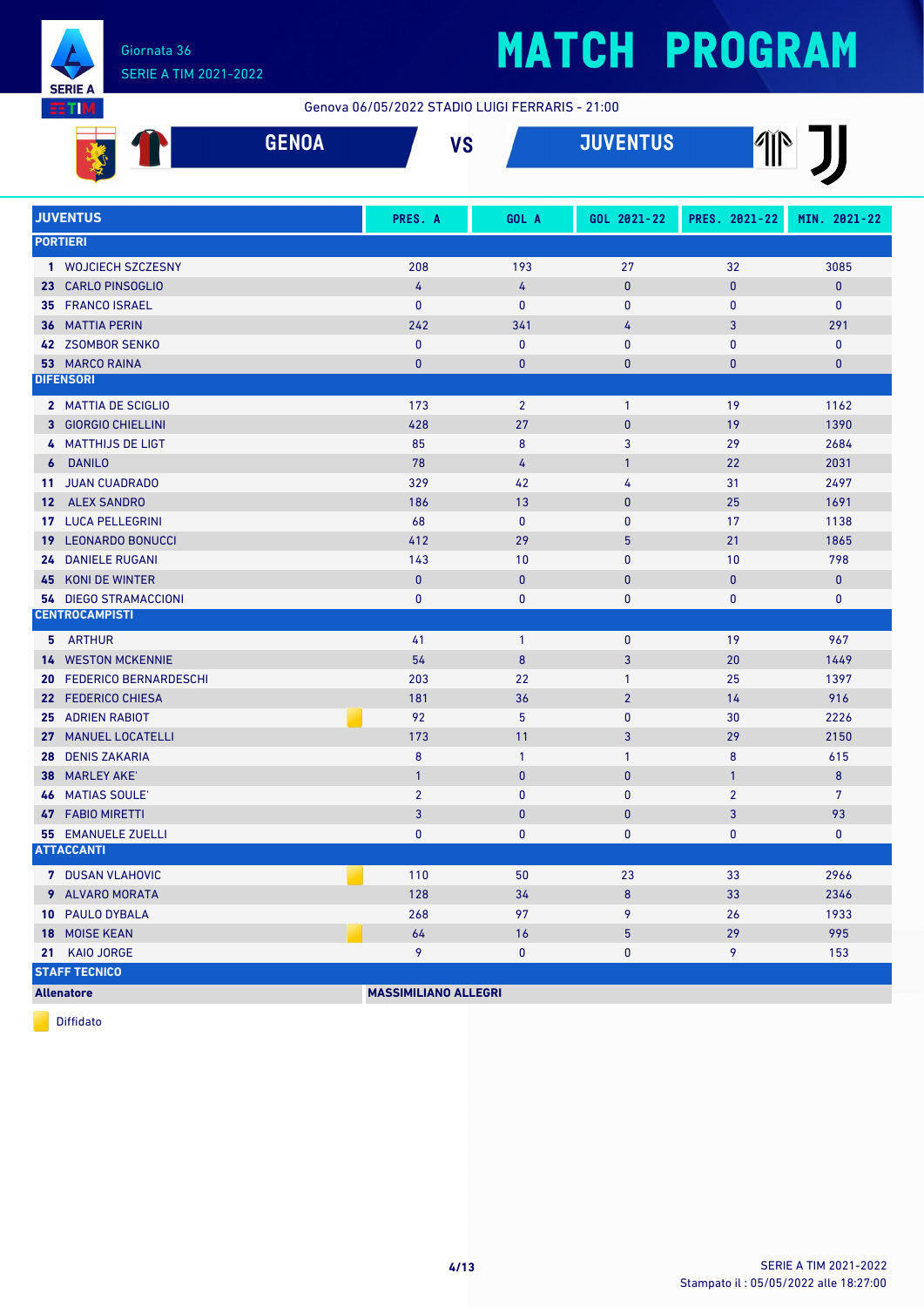

Genova 06/05/2022 STADIO LUIGI FERRARIS - 21:00



### **RENDIMENTO RECENTE**

| <b>GENOA</b>                             |                                       |                                                                                          |         |
|------------------------------------------|---------------------------------------|------------------------------------------------------------------------------------------|---------|
| <b>35^ GIORNATA</b>                      | <b>SAMPDORIA</b>                      | <b>GENOA</b>                                                                             | $1-0$   |
| 30/04/2022                               | 25'(1°T) A. SABIRI                    |                                                                                          |         |
| <b>34^ GIORNATA</b>                      | <b>GENOA</b>                          | <b>CAGLIARI</b>                                                                          | $1-0$   |
| 24/04/2022                               | <b>44'(2°T) M. BADELJ</b>             |                                                                                          |         |
| <b>33^ GIORNATA</b>                      | <b>MILAN</b>                          | <b>GENOA</b>                                                                             | $2 - 0$ |
| 15/04/2022                               | 11'(1°T) R. LEAO, 42'(2°T) J. MESSIAS |                                                                                          |         |
| <b>32^ GIORNATA</b>                      | <b>GENOA</b>                          | <b>LAZIO</b>                                                                             |         |
| 10/04/2022                               | $23'(2°T)[A]$ G. PATRIC               | 31'(1°T) A. MARUSIC, 46'(1°T) C. IMMOBILE, 18'(2°T) C.<br>IMMOBILE, 31'(2°T) C. IMMOBILE | $1 - 4$ |
| <b>31^ GIORNATA</b>                      | <b>HELLAS VERONA</b>                  | <b>GENOA</b>                                                                             | $1-0$   |
| 04/04/2022                               | 5'(1°T) G. SIMEONE                    |                                                                                          |         |
|                                          |                                       |                                                                                          |         |
| <b><i>A R. P. LEWIS CO., LANSING</i></b> |                                       |                                                                                          |         |

#### **JUVENTUS**

| <b>35^ GIORNATA</b> | <b>JUVENTUS</b>                         | <b>VENEZIA</b>                            | $2 - 1$ |
|---------------------|-----------------------------------------|-------------------------------------------|---------|
| 01/05/2022          | 7'(1°T) L. BONUCCI, 31'(2°T) L. BONUCCI | <b>26'(2°T) M. ARAMU</b>                  |         |
| <b>34^ GIORNATA</b> | <b>SASSUOLO</b>                         | <b>JUVENTUS</b>                           | $1 - 2$ |
| 25/04/2022          | 39'(1°T) G. RASPADORI                   | 45 (1°T) P. DYBALA, 43 (2°T) M. KEAN      |         |
| <b>33^ GIORNATA</b> | <b>JUVENTUS</b>                         | <b>BOLOGNA</b>                            | $1 - 1$ |
| 16/04/2022          | 50'(2°T) D. VLAHOVIC                    | 7'(2°T) M. ARNAUTOVIC                     |         |
| <b>32^ GIORNATA</b> | <b>CAGLIARI</b>                         | <b>JUVENTUS</b>                           | $1 - 2$ |
| 09/04/2022          | 10'(1°T) JOAO PEDRO                     | 45'(1°T) M. DE LIGT, 30'(2°T) D. VLAHOVIC |         |
| <b>31^ GIORNATA</b> | <b>JUVENTUS</b>                         | <b>INTER</b>                              | $0 - 1$ |
| 03/04/2022          |                                         | 50'(1°T) H. CALHANOGLU                    |         |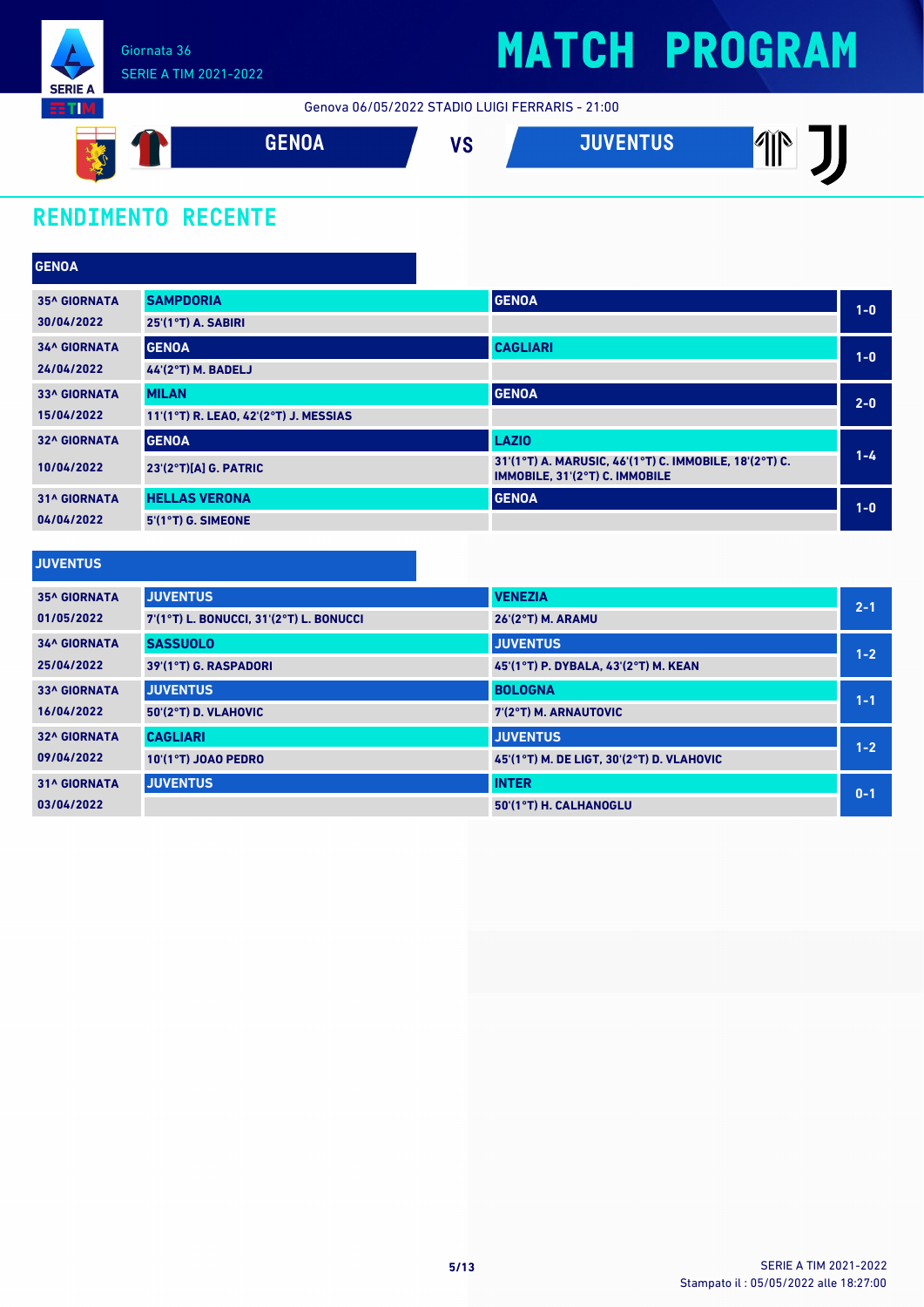

Genova 06/05/2022 STADIO LUIGI FERRARIS - 21:00

| <b>GENOA</b>                    | <b>VS</b> | <b>JUVENTUS</b> | <b>11</b>       |  |
|---------------------------------|-----------|-----------------|-----------------|--|
| CONFRONTO SQUADRE (Valori medi) |           | <b>GENOA</b>    | <b>JUVENTUS</b> |  |
| <b>Goal Fatti</b>               |           | 0.71            | 1.54            |  |
| <b>Goal Subiti</b>              |           | 1.57            | 0.89            |  |
| Tiri totali                     |           | 10.2            | 14.46           |  |
| Tiri in porta                   |           | 2.89            | 4.74            |  |
| <b>Assist</b>                   |           | 0.51            | $\overline{1}$  |  |
| Azioni di attacco               |           | 27.86           | 29.57           |  |
| Passaggi riusciti               |           | 270.74          | 415.97          |  |
| Passaggi riusciti %             |           | 73%             | 85%             |  |
| <b>Falli Fatti</b>              |           | 14.89           | 13.23           |  |
| <b>Dribbling</b>                |           | 8.14            | 9.69            |  |
| <b>Baricentro</b>               |           | 49.45m          | 51.14m          |  |
| Passaggi Chiave                 |           | 6.6             | 9.54            |  |
| Fuorigioco                      |           | 1.83            | 1.83            |  |
| Corner                          |           | 3.86            | 4.74            |  |
| <b>Cross Riusciti</b>           |           | 5.66            | 5.31            |  |
| Poss. propria meta              |           | 00'22           | 00'24           |  |
| Poss. meta avvers               |           | 00'14           | 00'22           |  |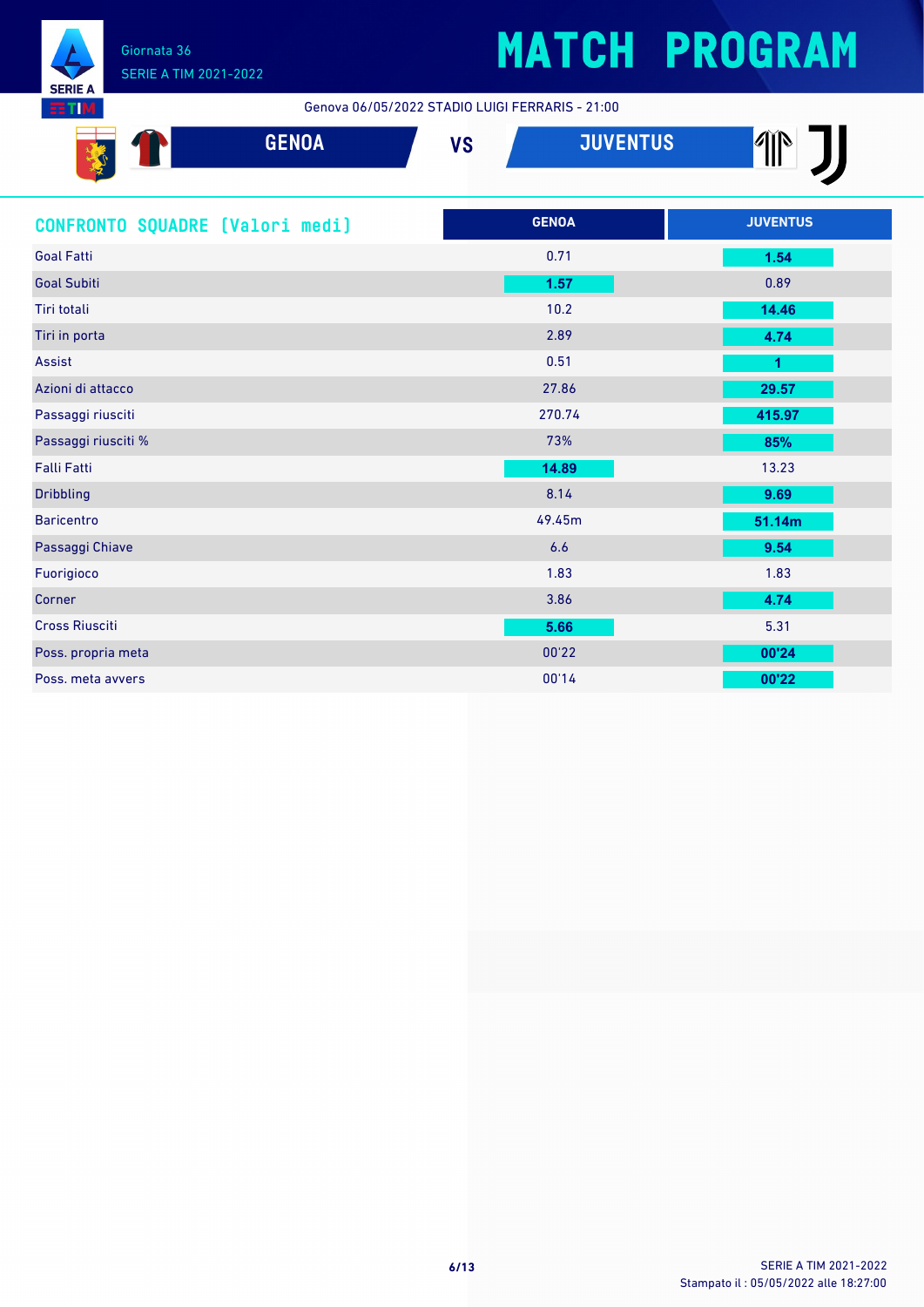

**SERIE** TI

#### Genova 06/05/2022 STADIO LUIGI FERRARIS - 21:00

**GENOA VS JUVENTUS**

#### **RENDIMENTO ATLETICO \***

| <b>GENOA</b>             | Pres. (Min.) | Media (km) | Media<br><b>Sprint (Km)</b> | <b>JUVENTUS</b>       | Pres. (Min.) | Media (km) | Media<br><b>Sprint (Km)</b> |
|--------------------------|--------------|------------|-----------------------------|-----------------------|--------------|------------|-----------------------------|
| 47 M. BADELJ             | 32 (2915')   | 10.738     | 0.541                       | 27 M. LOCATELLI       | 29 (2150')   | 10.46      | 0.584                       |
| 65 N. ROVELLA            | 20 (1560')   | 10.681     | 0.868                       | <b>14 W. MCKENNIE</b> | 20 (1449')   | 10.388     | 1.219                       |
| <b>32 M. FRENDRUP</b>    | 7(571)       | 10.648     | 0.968                       | <b>25 A. RABIOT</b>   | 30 (2226')   | 10.069     | 1.116                       |
| <b>15 J. VASQUEZ</b>     | 27 (2330')   | 10.277     | 0.708                       | 4 M. DE LIGT          | 29 (2684')   | 10.018     | 0.477                       |
| <b>36 S. HEFTI</b>       | 13 (1118')   | 10.201     | 1.012                       | 28 D. ZAKARIA         | 8(615)       | 9.89       | 0.873                       |
| 50 A. CAMBIASO           | 25 (1866')   | 10.099     | 0.935                       | <b>6 DANILO</b>       | 22 (2031')   | 9.826      | 0.882                       |
| 27 S. STURARO            | 25 (1859')   | 9.991      | 0.832                       | 47 F. MIRETTI         | 3(93')       | 9.819      | 0.837                       |
| 55 L. OSTIGARD           | 12(958)      | 9.636      | 0.628                       | 11 J. CUADRADO        | 31 (2497')   | 9.779      | 0.834                       |
| 52 N. MAKSIMOVIC         | 14 (1195')   | 9.414      | 0.501                       | 19 L. BONUCCI         | 21 (1865')   | 9.508      | 0.485                       |
| <b>3</b> Z. VANHEUSDEN   | 14(1063)     | 9.247      | 0.548                       | 24 D. RUGANI          | 10(798)      | 9.45       | 0.351                       |
| 4 D. CRISCITO            | 17 (1478')   | 9.239      | 0.534                       | <b>7</b> D. VLAHOVIC  | 12(991)      | 9.448      | 0.827                       |
| 5 A. MASIELLO            | 7(553)       | 9.171      | 0.441                       | <b>12 ALEX SANDRO</b> | 25 (1691')   | 9.377      | 0.752                       |
| <b>13 M. BANI</b>        | 15 (1093')   | 9.119      | 0.541                       | 10 P. DYBALA          | 26 (1933')   | 9.296      | 0.674                       |
| 99 P. GALDAMES           | 16 (916')    | 9.019      | 0.819                       | 3 G. CHIELLINI        | 19 (1390')   | 9.25       | 0.476                       |
| 90 M. PORTANOVA          | 21 (1235')   | 8.734      | 0.877                       | <b>5 ARTHUR</b>       | 19 (967')    | 8.887      | 0.609                       |
| <b>11 A. GUDMUNDSSON</b> | 9(448)       | 8.115      | 0.697                       | 2 M. DE SCIGLIO       | 19(1162)     | 8.886      | 0.714                       |
| <b>23 M. DESTRO</b>      | 25 (1765')   | 7.669      | 0.522                       | <b>9</b> A. MORATA    | 33 (2346')   | 8.771      | 0.787                       |
| 18 P. GHIGLIONE          | 13(655)      | 7.661      | 0.552                       | 22 F. CHIESA          | 14(916)      | 8.377      | 0.953                       |
| 10 F. MELEGONI           | 22 (927')    | 7.548      | 0.818                       | 17 L. PELLEGRINI      | 17 (1138')   | 8.128      | 0.654                       |
| 20 C. EKUBAN             | 27 (1722')   | 7.53       | 0.631                       | 20 F. BERNARDESCHI    | 25 (1397')   | 7.781      | 0.76                        |
| <b>33 HERNANI</b>        | 16(625)      | 7.086      | 0.605                       | <b>18 M. KEAN</b>     | 29 (995')    | 5.401      | 0.522                       |
| 8 N. AMIRI               | 10(481)      | 6.878      | 0.594                       | 21 KAIO JORGE         | 9(153)       | 5.076      | 0.61                        |
| 9 R. PICCOLI             | 5(236)       | 6.731      | 0.594                       | <b>38 M. AKE'</b>     | 1(8')        | 1.197      | 0.194                       |
| 45 K. YEBOAH             | 14 (680')    | 6.377      | 0.728                       | <b>46 M. SOULE'</b>   | 2(7)         | 0.85       | 0.173                       |
| 91 Y. KALLON             | 15 (708')    | 5.883      | 0.564                       |                       |              |            |                             |
| 16 R. CALAFIORI          | 3(92)        | 4.719      | 0.5                         |                       |              |            |                             |
| <b>44 A. BUKSA</b>       | 4 (75')      | 4.65       | 0.315                       |                       |              |            |                             |

\* Le informazioni riportate sul Rendimento Atletico sono da intendersi riferite al periodo di permanenza nella squadra corrente.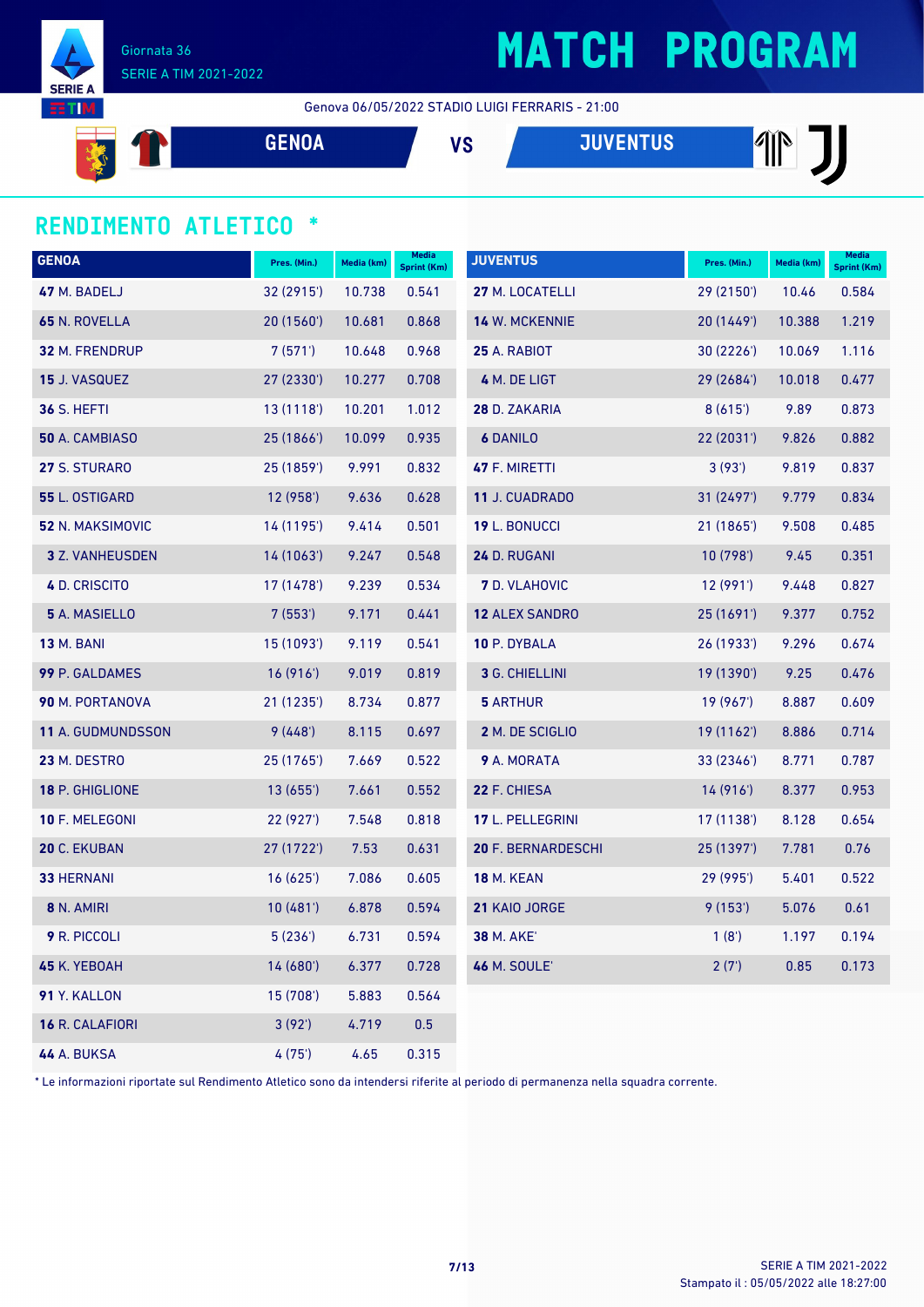Giornata 36 SERIE A TIM 2021-2022

**SERIE A BTIM** 

Genova 06/05/2022 STADIO LUIGI FERRARIS - 21:00



### **GLI INCONTRI DELLA 36 ^ GIORNATA**

| <b>INTER</b>         |           | vs EMPOLI           | 06/05/2022 18:45 |
|----------------------|-----------|---------------------|------------------|
| <b>GENOA</b>         | <b>VS</b> | <b>JUVENTUS</b>     | 06/05/2022 21:00 |
| <b>TORINO</b>        |           | vs NAPOLI           | 07/05/2022 15:00 |
| <b>SASSUOLO</b>      | <b>VS</b> | <b>UDINESE</b>      | 07/05/2022 18:00 |
| LAZIO                |           | <b>vs</b> SAMPDORIA | 07/05/2022 20:45 |
| <b>SPEZIA</b>        | <b>VS</b> | <b>ATALANTA</b>     | 08/05/2022 12:30 |
| <b>VENEZIA</b>       |           | vs BOLOGNA          | 08/05/2022 15:00 |
| <b>SALERNITANA</b>   | <b>VS</b> | <b>CAGLIARI</b>     | 08/05/2022 18:00 |
| <b>HELLAS VERONA</b> |           | vs MILAN            | 08/05/2022 20:45 |
| <b>FIORENTINA</b>    | <b>VS</b> | <b>ROMA</b>         | 09/05/2022 20:45 |

#### **CLASSIFICA SERIE A TIM**

|                      | <b>PTG</b> | G  | <b>V</b>                | ${\sf N}$      | P                | GF. | GS | DIFF.RETI |
|----------------------|------------|----|-------------------------|----------------|------------------|-----|----|-----------|
| <b>MILAN</b>         | 77         | 35 | 23                      | $\bf 8$        | 4                | 61  | 30 | $+31$     |
| <b>INTER</b>         | 75         | 35 | 22                      | 9              | 4                | 74  | 29 | $+45$     |
| <b>NAPOLI</b>        | 70         | 35 | 21                      | $\overline{7}$ | $\overline{7}$   | 67  | 31 | $+36$     |
| <b>JUVENTUS</b>      | 69         | 35 | 20                      | 9              | $\boldsymbol{6}$ | 54  | 31 | $+23$     |
| <b>ROMA</b>          | 59         | 35 | 17                      | 8              | 10               | 55  | 40 | $+15$     |
| LAZIO                | 59         | 35 | 17                      | $\bf 8$        | 10               | 70  | 53 | $+17$     |
| <b>FIORENTINA</b>    | 56         | 35 | 17                      | 5              | 13               | 54  | 47 | $+7$      |
| <b>ATALANTA</b>      | 56         | 35 | 15                      | 11             | 9                | 62  | 44 | $+18$     |
| <b>HELLAS VERONA</b> | 52         | 35 | 14                      | 10             | 11               | 61  | 52 | $+9$      |
| <b>TORINO</b>        | 47         | 35 | 12                      | 11             | 12               | 45  | 37 | $+8$      |
| <b>SASSUOLO</b>      | 46         | 35 | 12                      | 10             | 13               | 60  | 61 | $-1$      |
| <b>UDINESE</b>       | 43         | 35 | 10                      | 13             | 12               | 54  | 54 | $\pmb{0}$ |
| <b>BOLOGNA</b>       | 43         | 35 | 11                      | 10             | 14               | 39  | 48 | $-9$      |
| <b>EMPOLI</b>        | 37         | 35 | 9                       | 10             | 16               | 46  | 65 | $-19$     |
| <b>SAMPDORIA</b>     | 33         | 35 | 9                       | 6              | 20               | 42  | 57 | $-15$     |
| <b>SPEZIA</b>        | 33         | 35 | 9                       | 6              | 20               | 37  | 63 | $-26$     |
| <b>SALERNITANA</b>   | 29         | 35 | $\overline{7}$          | 8              | 20               | 30  | 71 | $-41$     |
| <b>CAGLIARI</b>      | 28         | 35 | $\boldsymbol{6}$        | 10             | 19               | 32  | 64 | $-32$     |
| <b>GENOA</b>         | 25         | 35 | $\overline{\mathbf{3}}$ | 16             | 16               | 25  | 55 | $-30$     |
| <b>VENEZIA</b>       | 22         | 35 | $\overline{5}$          | $\overline{7}$ | 23               | 28  | 64 | $-36$     |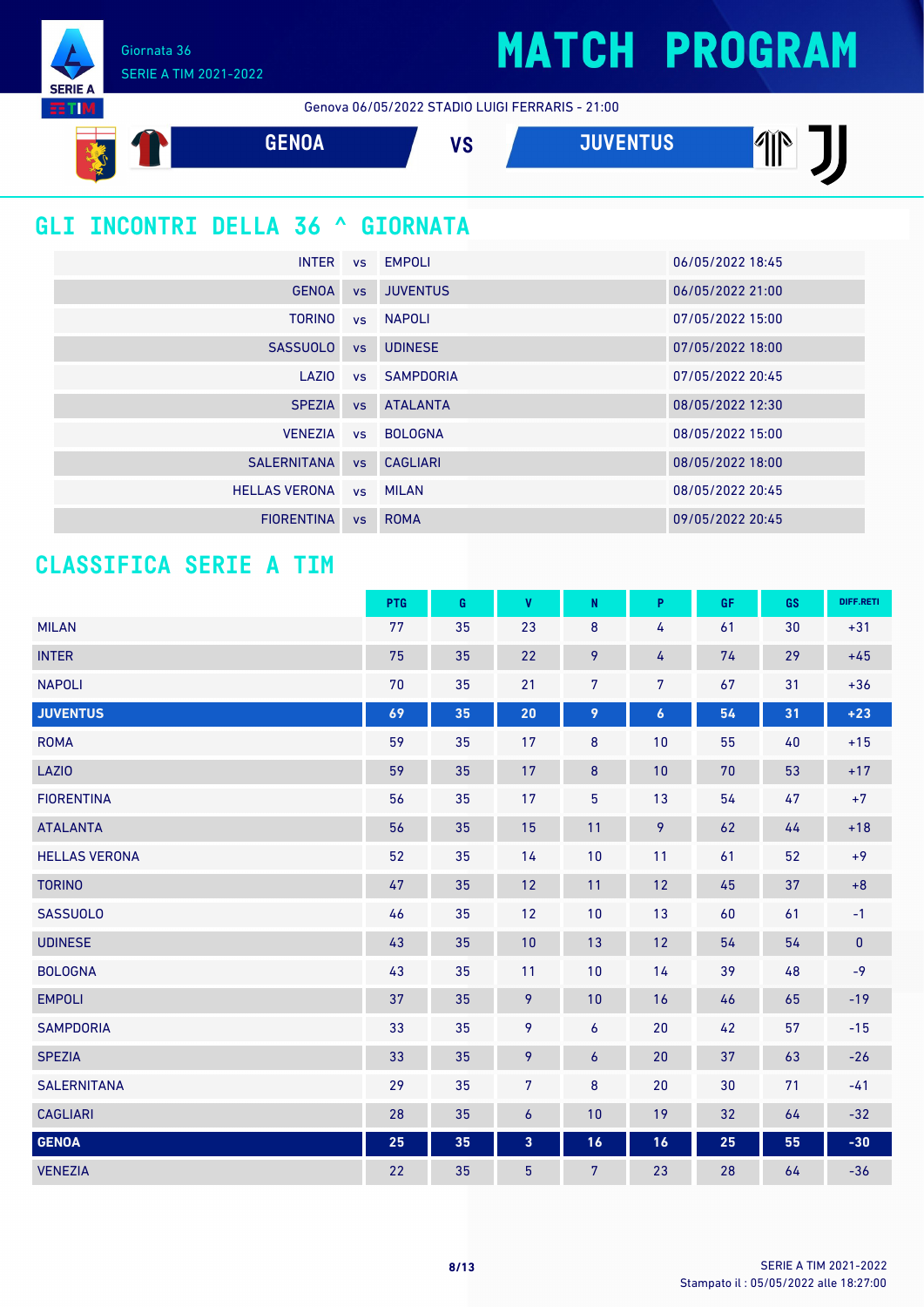

Genova 06/05/2022 STADIO LUIGI FERRARIS - 21:00



### **CLASSIFICA GIOCATORI**

|                | <b>RANKING MARCATORI</b> |            | Gol(Rigore) |
|----------------|--------------------------|------------|-------------|
| 1              | C. IMMOBILE              | LAZ        | 27(7)       |
| $\overline{2}$ | <b>D. VLAHOVIC</b>       | <b>JUV</b> | 23(5)       |
| 3              | L. MARTINEZ              | <b>INT</b> | 17(3)       |
| 4              | <b>G. SIMEONE</b>        | <b>VER</b> | 16(0)       |
| 5              | T. ARRAHAM               | <b>ROM</b> | 15(2)       |
| 6              | D. BERARDI               | <b>SAS</b> | 14(6)       |
| 7              | V. OSIMHEN               | <b>NAP</b> | 13(0)       |
| 7              | M. ARNAUTOVIC            | <b>BOL</b> | 13(2)       |
| 7              | <b>G. SCAMACCA</b>       | <b>SAS</b> | 13(1)       |
| 7              | E. DZEKO                 | <b>INT</b> | 13(0)       |

#### **CLASSIFICA SQUADRE**

|                 | <b>RANKING SQUADRE</b> | <b>Gol - Media Gol</b> |                |
|-----------------|------------------------|------------------------|----------------|
| 1               | <b>INTER</b>           | 74                     | 2.11           |
| $\overline{2}$  | <b>LAZIO</b>           | 70                     | $\overline{2}$ |
| 3               | <b>NAPOLI</b>          | 67                     | 1.91           |
| 4               | <b>ATALANTA</b>        | 62                     | 1.77           |
| 5               | <b>HELLAS VERONA</b>   | 61                     | 1.74           |
| 5               | <b>MILAN</b>           | 61                     | 1.74           |
| 7               | <b>SASSUOLO</b>        | 60                     | 1.71           |
| 8               | <b>ROMA</b>            | 55                     | 1.57           |
| 9               | <b>FIORENTINA</b>      | 54                     | 1.54           |
| 9               | <b>JUVENTUS</b>        | 54                     | 1.54           |
| 9               | <b>UDINESE</b>         | 54                     | 1.54           |
| 12              | <b>EMPOLI</b>          | 46                     | 1.31           |
| 13 <sup>°</sup> | <b>TORINO</b>          | 45                     | 1.29           |
|                 | <b>14 SAMPDORIA</b>    | 42                     | 1.2            |
| 15              | <b>BOLOGNA</b>         | 39                     | 1.11           |
|                 | 16 SPEZIA              | 37                     | 1.06           |
|                 | <b>17 CAGLIARI</b>     | 32                     | 0.91           |
|                 | <b>18 SALERNITANA</b>  | 30                     | 0.86           |
|                 | 19 VENEZIA             | 28                     | 0.8            |
|                 | 20 GENOA               | 25                     | 0.71           |

|                | <b>RANKING SQUADRE</b> | Tot tiri-In porta-Fuori-Respinti |     |     |     |
|----------------|------------------------|----------------------------------|-----|-----|-----|
| 1              | <b>INTER</b>           | 596                              | 225 | 216 | 155 |
| $\overline{2}$ | <b>MILAN</b>           | 552                              | 170 | 225 | 157 |
| 3              | <b>NAPOLI</b>          | 541                              | 182 | 209 | 150 |
| 4              | <b>ATALANTA</b>        | 535                              | 158 | 212 | 165 |
| 5              | <b>ROMA</b>            | 534                              | 175 | 204 | 155 |
| 6              | <b>SASSUOLO</b>        | 530                              | 197 | 186 | 147 |
| $\overline{7}$ | <b>JUVENTUS</b>        | 506                              | 166 | 220 | 120 |
| 8              | <b>FIORENTINA</b>      | 476                              | 174 | 189 | 113 |
| 9              | <b>EMPOLI</b>          | 470                              | 153 | 178 | 139 |
| 10             | <b>UDINESE</b>         | 460                              | 164 | 175 | 121 |
| 11             | <b>TORINO</b>          | 442                              | 144 | 182 | 116 |
| 12             | <b>HELLAS VERONA</b>   | 432                              | 145 | 172 | 115 |
| 13             | LAZI <sub>0</sub>      | 401                              | 171 | 147 | 83  |
| 14             | <b>BOLOGNA</b>         | 397                              | 133 | 166 | 98  |
| 15             | <b>CAGLIARI</b>        | 374                              | 112 | 158 | 104 |
| 16             | <b>SAMPDORIA</b>       | 362                              | 115 | 151 | 96  |
| 17             | <b>GENOA</b>           | 357                              | 101 | 159 | 97  |
| 18             | <b>SPEZIA</b>          | 354                              | 123 | 133 | 98  |
| 19             | <b>SALERNITANA</b>     | 346                              | 115 | 137 | 94  |
| 20             | <b>VENEZIA</b>         | 316                              | 104 | 140 | 72  |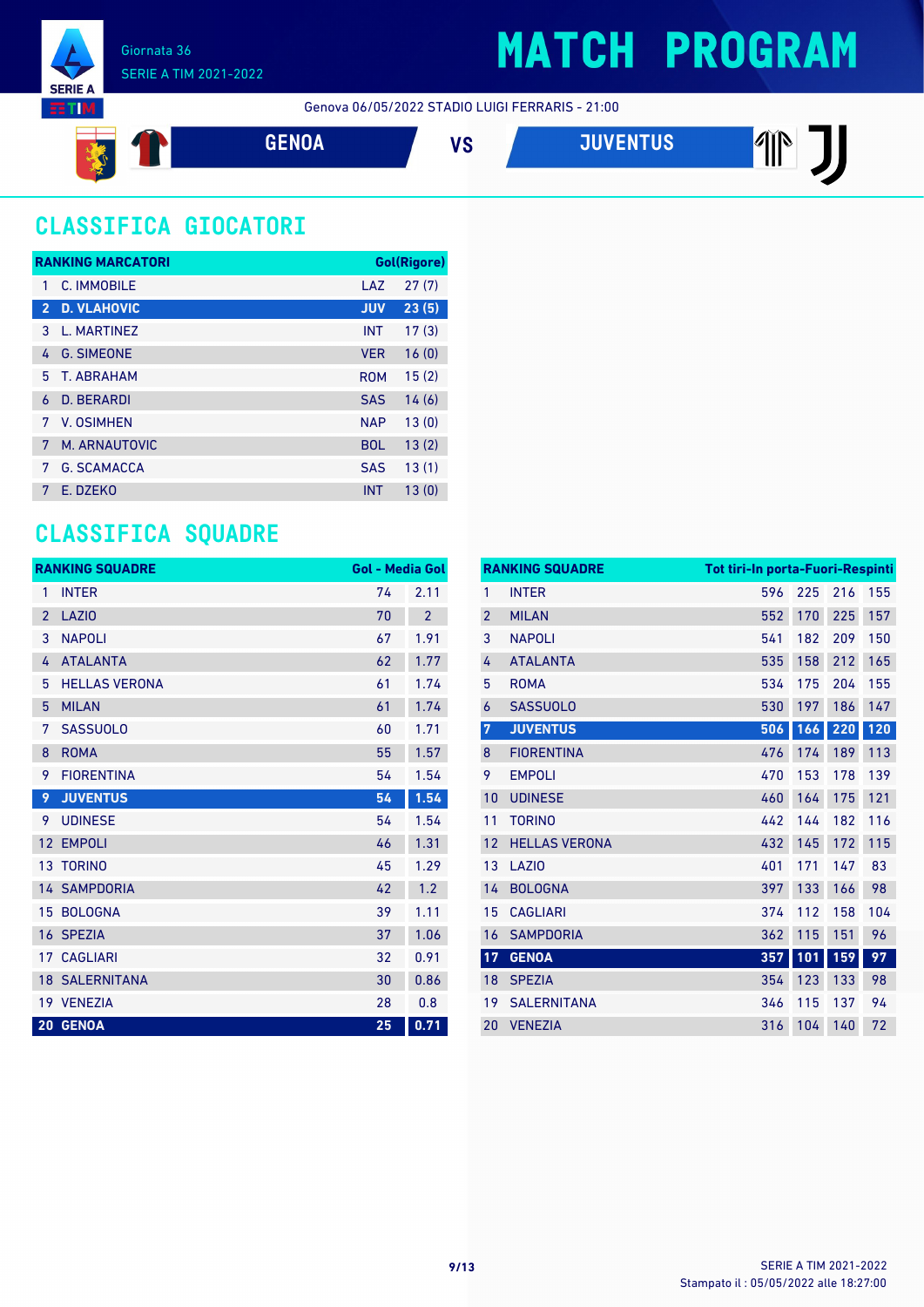

Ă

#### Giornata 36 SERIE A TIM 2021-2022

### **MATCH PROGRAM**

**THE THE** 

Genova 06/05/2022 STADIO LUIGI FERRARIS - 21:00

| <b>ENOA</b> |  |
|-------------|--|
|             |  |

| <b>GENOA</b> | ٧S | <b>JUVENTUS</b> |
|--------------|----|-----------------|
|              |    |                 |



|                 | <b>RANKING SQUADRE</b><br>Passaggi chiave* |       |
|-----------------|--------------------------------------------|-------|
| 1               | <b>INTER</b>                               | 11.03 |
| $\overline{2}$  | <b>ATALANTA</b>                            | 10.74 |
| 3               | <b>NAPOLI</b>                              | 10.69 |
| 4               | <b>MILAN</b>                               | 10.4  |
| 5               | <b>SASSUOLO</b>                            | 10.2  |
| 6               | <b>ROMA</b>                                | 10.17 |
| 7               | <b>JUVENTUS</b>                            | 9.54  |
| 8               | <b>FIORENTINA</b>                          | 9.37  |
| 9               | <b>TORINO</b>                              | 8.8   |
| 10 <sup>°</sup> | <b>UDINESE</b>                             | 8.57  |
| 11              | <b>EMPOLI</b>                              | 8.51  |
|                 | 12 BOLOGNA                                 | 8.11  |
|                 | <b>13 HELLAS VERONA</b>                    | 7.66  |
|                 | 14 CAGLIARI                                | 7.2   |
|                 | 14 LAZIO                                   | 7.2   |
|                 | <b>16 SAMPDORIA</b>                        | 7.03  |
|                 | 17 SPEZIA                                  | 6.69  |
|                 | 18 GENOA                                   | 6.6   |
|                 | <b>19 SALERNITANA</b>                      | 6.54  |
|                 | 20 VENEZIA                                 | 5.71  |

Valori medi per partita.

|                          | <b>RANKING SQUADRE</b> | Passaggi riusciti - % * |    |
|--------------------------|------------------------|-------------------------|----|
| 1                        | LAZI <sub>0</sub>      | 493.23                  | 87 |
| $\overline{\phantom{a}}$ | <b>NAPOLI</b>          | 490.69                  | 87 |
| 3                        | <b>INTER</b>           | 451.03                  | 86 |
| 4                        | <b>SASSUOLO</b>        | 429.49                  | 85 |
| 5                        | <b>FIORFNTINA</b>      | 426.6                   | 85 |
| 6                        | <b>ATALANTA</b>        | 419.14                  | 82 |
| 7                        | <b>JUVENTUS</b>        | 415.97                  | 85 |
| 8                        | <b>MILAN</b>           | 396.03                  | 83 |
| 9                        | <b>ROMA</b>            | 374.14                  | 83 |
| 10                       | <b>BOLOGNA</b>         | 356.66                  | 81 |
| 11                       | <b>TORINO</b>          | 343.77                  | 79 |
| 12 <sup>7</sup>          | <b>HELLAS VERONA</b>   | 323.71                  | 77 |
|                          | <b>13 SAMPDORIA</b>    | 313.94                  | 77 |
|                          | 14 EMPOLI              | 311.49                  | 79 |
|                          | 15 SPEZIA              | 286.71                  | 77 |
|                          | <b>16 UDINESE</b>      | 279.83                  | 78 |
|                          | 17 VENEZIA             | 278.49                  | 78 |
|                          | <b>18 CAGLIARI</b>     | 275.89                  | 75 |
| 19 <sup>°</sup>          | <b>GENOA</b>           | 270.74                  | 73 |
| 20                       | <b>SALERNITANA</b>     | 247.94                  | 76 |

\* Valori medi per partita.

|                 | <b>RANKING SQUADRE</b>     | Recuperi* |
|-----------------|----------------------------|-----------|
| 1               | <b>HELLAS VERONA</b>       | 63.63     |
| $\overline{2}$  | <b>ATALANTA</b>            | 60.03     |
| $\overline{3}$  | <b>GENOA</b>               | 58.09     |
| 4               | <b>MILAN</b>               | 55.89     |
| 5               | <b>TORINO</b>              | 54.4      |
| 6               | <b>SAMPDORIA</b>           | 53.77     |
| 7               | <b>INTER</b>               | 52.17     |
| 7               | <b>UDINESE</b>             | 52.17     |
| 9               | <b>JUVENTUS</b>            | 52.14     |
| $10-1$          | <b>CAGLIARI</b>            | 51.89     |
| 11              | <b>EMPOLI</b>              | 51.83     |
| 12 <sup>2</sup> | <b>ROMA</b>                | 51.37     |
|                 | <b>13 NAPOLI</b>           | 50.97     |
|                 | 14 SPEZIA                  | 50.86     |
|                 | 15 BOLOGNA                 | 50.4      |
|                 | <b>16 LAZIO</b>            | 50.17     |
|                 | 17 SASSUOLO                | 49.77     |
|                 | 18 VENEZIA                 | 49.46     |
|                 | <b>19 FIORENTINA</b>       | 48.03     |
|                 | <b>20 SALERNITANA</b>      | 47.14     |
|                 | * Valori medi per partita. |           |

Stampato il : 05/05/2022 alle 18:27:00 **10/13** SERIE A TIM 2021-2022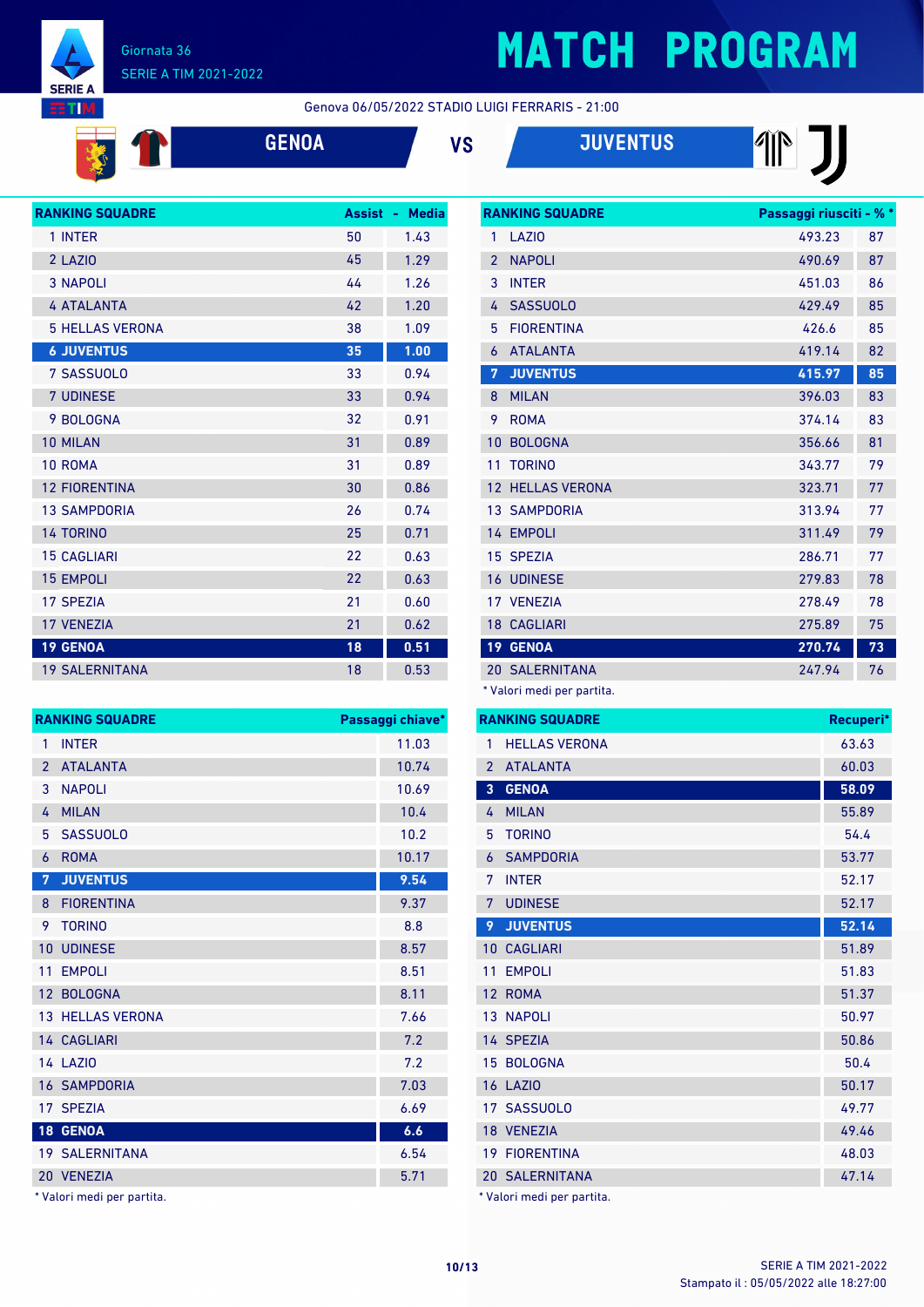

# **MATCH PROGRAM**

Genova 06/05/2022 STADIO LUIGI FERRARIS - 21:00

| A |  |  |  |
|---|--|--|--|
|   |  |  |  |

| <b>GENOA</b> | VS | <b>JUVENTUS</b> |
|--------------|----|-----------------|
|              |    |                 |



|                 | <b>RANKING SQUADRE</b> | <b>Media Km</b> |
|-----------------|------------------------|-----------------|
| 1               | LAZI <sub>0</sub>      | 112.391         |
| $\mathfrak{p}$  | <b>INTER</b>           | 111.527         |
| 3               | <b>EMPOLI</b>          | 111.287         |
| 4               | <b>ATALANTA</b>        | 111.119         |
| 5               | <b>HELLAS VERONA</b>   | 109.901         |
| 6               | <b>VENEZIA</b>         | 109.383         |
| 7               | <b>GENOA</b>           | 108.703         |
| 8               | <b>JUVENTUS</b>        | 108.144         |
| 9               | <b>ROMA</b>            | 107.852         |
| 10              | <b>CAGLIARI</b>        | 107.284         |
| 11              | <b>SPEZIA</b>          | 107.121         |
|                 | 12 SALERNITANA         | 106.879         |
|                 | 13 MILAN               | 106.757         |
|                 | 14 TORINO              | 106.626         |
| 15              | <b>NAPOLI</b>          | 106.31          |
| 16              | <b>SAMPDORIA</b>       | 105.899         |
| 17              | <b>BOLOGNA</b>         | 105.433         |
|                 | 18 SASSUOLO            | 105.376         |
| 19 <sup>°</sup> | <b>FIORENTINA</b>      | 105.2           |
|                 | 20 UDINESE             | 103.721         |

|                | <b>RANKING SQUADRE</b> | Passaggi 3/4 Tot. - Media |        |
|----------------|------------------------|---------------------------|--------|
| 1              | <b>ATALANTA</b>        | 4256                      | 121.6  |
| $\overline{2}$ | <b>NAPOLI</b>          | 3943                      | 112.66 |
| 3              | <b>INTER</b>           | 3629                      | 103.69 |
| 4              | <b>LAZIO</b>           | 3436                      | 98.17  |
| 5              | <b>MILAN</b>           | 3268                      | 93.37  |
| 6              | <b>TORINO</b>          | 3238                      | 92.51  |
| 7              | <b>FIORENTINA</b>      | 3145                      | 89.86  |
| 8              | <b>JUVENTUS</b>        | 3141                      | 89.74  |
| 9              | <b>SASSUOLO</b>        | 3062                      | 87.49  |
| 10             | <b>HELLAS VERONA</b>   | 3043                      | 86.94  |
| 11             | <b>EMPOLI</b>          | 2767                      | 79.06  |
| 12             | <b>BOLOGNA</b>         | 2699                      | 77.11  |
|                | 13 ROMA                | 2691                      | 76.89  |
|                | <b>14 UDINESE</b>      | 2433                      | 69.51  |
| 15             | <b>SAMPDORIA</b>       | 2343                      | 66.94  |
|                | 16 SPEZIA              | 2116                      | 60.46  |
| 17             | <b>CAGLIARI</b>        | 2064                      | 58.97  |
|                | <b>18 SALERNITANA</b>  | 1981                      | 56.6   |
| 19             | <b>GENOA</b>           | 1962                      | 56.06  |
| 20             | <b>VENEZIA</b>         | 1826                      | 52.17  |

| <b>RANKING SQUADRE</b> |                       |     | <b>Dribbling Tot. - Media</b> |  |
|------------------------|-----------------------|-----|-------------------------------|--|
| 1                      | <b>MILAN</b>          | 427 | 12.2                          |  |
| $\overline{2}$         | <b>SASSUOLO</b>       | 370 | 10.57                         |  |
| 3                      | <b>ATAI ANTA</b>      | 349 | 9.97                          |  |
| 4                      | <b>JUVENTUS</b>       | 339 | 9.69                          |  |
| 5                      | <b>UDINESE</b>        | 336 | 9.6                           |  |
| 6                      | <b>NAPOLI</b>         | 332 | 9.49                          |  |
| 7                      | <b>ROMA</b>           | 308 | 8.8                           |  |
| 8                      | LAZIO                 | 303 | 8.66                          |  |
| 9                      | <b>HELLAS VERONA</b>  | 302 | 8.63                          |  |
| 10                     | <b>BOLOGNA</b>        | 299 | 8.54                          |  |
| 11                     | <b>GENOA</b>          | 285 | 8.14                          |  |
|                        | 12 VENEZIA            | 281 | 8.03                          |  |
| 13                     | <b>EMPOLI</b>         | 279 | 7.97                          |  |
|                        | <b>13 SALERNITANA</b> | 279 | 7.97                          |  |
|                        | 15 SPEZIA             | 270 | 7.71                          |  |
| 16                     | <b>FIORENTINA</b>     | 269 | 7.69                          |  |
| 17                     | <b>TORINO</b>         | 268 | 7.66                          |  |
| 18                     | <b>INTER</b>          | 234 | 6.69                          |  |
| 19 <sup>°</sup>        | <b>CAGLIARI</b>       | 233 | 6.66                          |  |
|                        | <b>20 SAMPDORIA</b>   | 209 | 5.97                          |  |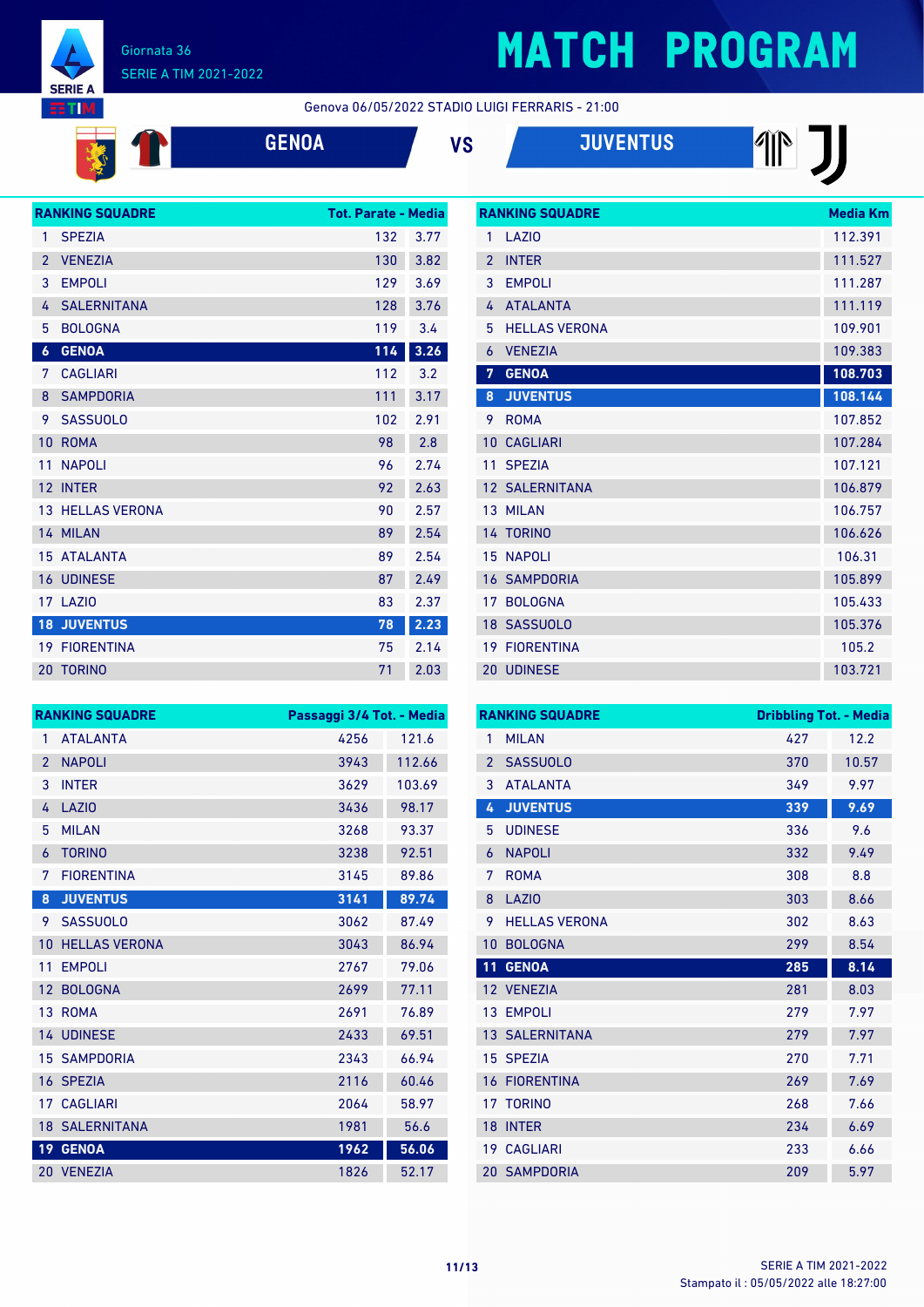

# **MATCH PROGRAM**

Genova 06/05/2022 STADIO LUIGI FERRARIS - 21:00





| <b>RANKING SQUADRE</b>   |                       | Rigori a favore - Contro |                |
|--------------------------|-----------------------|--------------------------|----------------|
| $\mathbf{1}$             | <b>NAPOLI</b>         | 12                       | 1              |
| $\overline{\phantom{a}}$ | <b>INTER</b>          | 11                       | 4              |
| 3                        | <b>FIORENTINA</b>     | 9                        | 5              |
| 4                        | LAZI <sub>0</sub>     | 9                        | 6              |
| 5                        | <b>HELLAS VERONA</b>  | 8                        | 4              |
| 6                        | <b>MILAN</b>          | 8                        | 5              |
| 7                        | <b>ROMA</b>           | 7                        | 5              |
| 8                        | <b>SASSUOLO</b>       | 7                        | 8              |
| 9                        | <b>EMPOLI</b>         | 7                        | 9              |
|                          | 10 GENOA              | $\boldsymbol{6}$         | 4              |
| 11 <sub>1</sub>          | <b>JUVENTUS</b>       | 6                        | 5              |
|                          | 12 ATALANTA           | 6                        | 6              |
|                          | 13 TORINO             | 6                        | 8              |
|                          | <b>14 SAMPDORIA</b>   | 4                        | 3              |
|                          | 15 BOLOGNA            | 4                        | 7              |
|                          | <b>16 CAGLIARI</b>    | 4                        | 9              |
|                          | 17 SPEZIA             | 4                        | 13             |
|                          | <b>18 UDINESE</b>     | 3                        | $\overline{6}$ |
|                          | 19 VENEZIA            | 3                        | 11             |
|                          | <b>20 SALERNITANA</b> | $\overline{2}$           | 7              |

| <b>RANKING SQUADRE</b> |                         | Gol dalla panchina - Media |      |  |
|------------------------|-------------------------|----------------------------|------|--|
| 1                      | <b>ATAI ANTA</b>        | 13                         | 1.00 |  |
| $\mathfrak{p}$         | <b>INTER</b>            | 12                         | 1.20 |  |
| $\overline{2}$         | <b>UDINESE</b>          | 12                         | 1.00 |  |
| 4                      | <b>ROMA</b>             | 10                         | 1.11 |  |
| 4                      | <b>TORINO</b>           | 10                         | 1.25 |  |
| 6                      | <b>NAPOLI</b>           | 9                          | 1.00 |  |
| 7                      | <b>SASSUOLO</b>         | 8                          | 1.33 |  |
| 8                      | <b>EMPOLI</b>           | 7                          | 1.00 |  |
| 8                      | <b>FIORFNTINA</b>       | 7                          | 1.00 |  |
| 10                     | <b>BOLOGNA</b>          | 6                          | 1.00 |  |
| 10                     | <b>GENOA</b>            | 6                          | 1.20 |  |
| 10                     | <b>JUVENTUS</b>         | $\boldsymbol{6}$           | 1.00 |  |
| 10                     | <b>MILAN</b>            | 6                          | 1.00 |  |
| 10 <sup>1</sup>        | <b>SPEZIA</b>           | 6                          | 1.00 |  |
|                        | <b>15 SALERNITANA</b>   | 5                          | 1.00 |  |
|                        | 15 VENEZIA              | 5                          | 1.00 |  |
| 17                     | LAZIO                   | 4                          | 1.00 |  |
| 18 <sup>°</sup>        | <b>CAGLIARI</b>         | 3                          | 1.00 |  |
|                        | <b>18 HELLAS VERONA</b> | 3                          | 1.00 |  |
|                        | <b>18 SAMPDORIA</b>     | 3                          | 1.00 |  |